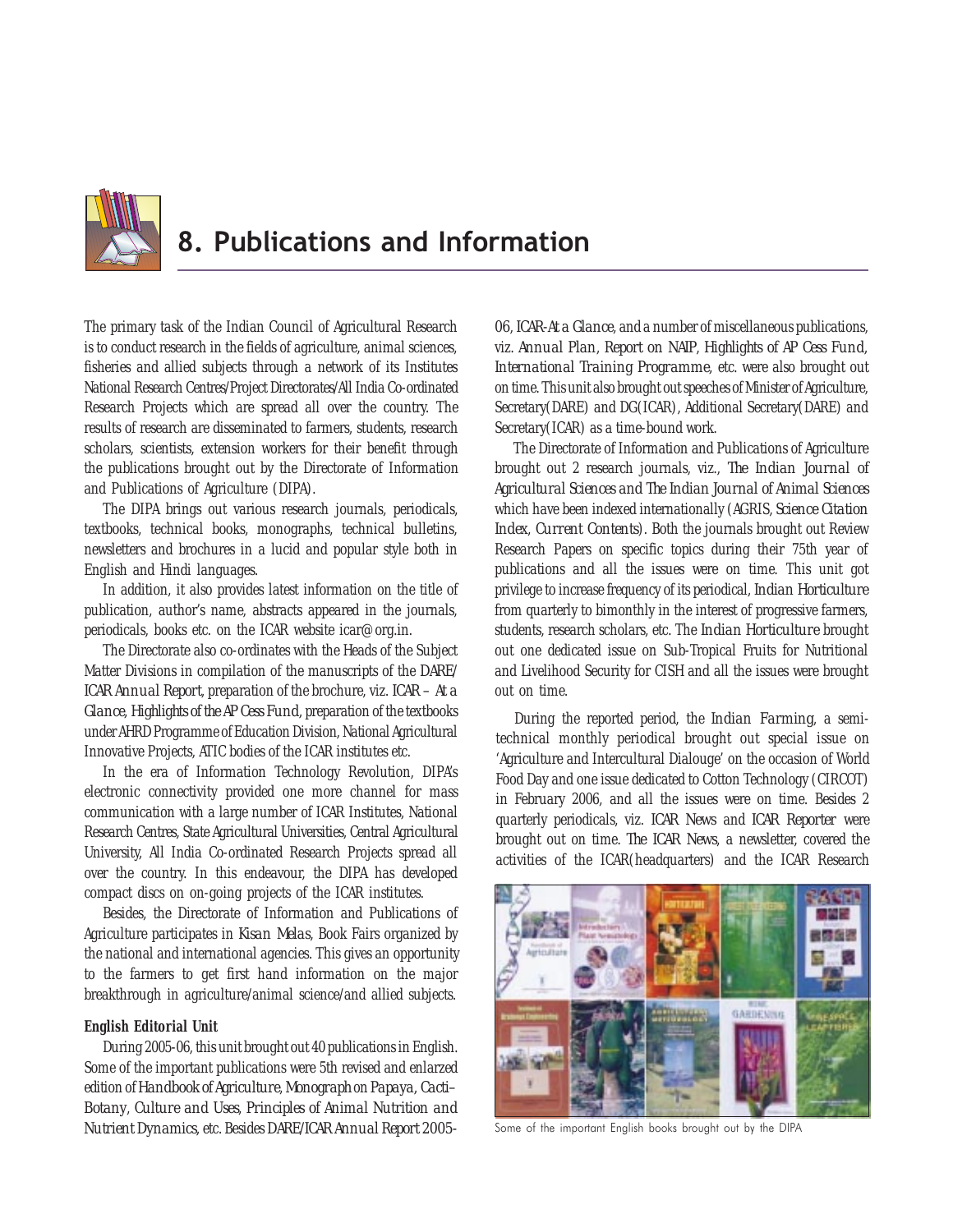

Institutes/Centres/SAU's etc. It disseminated information relating to promising technologies, and new crop varieties developed at the ICAR Institutes/Centres/SAU's etc. It also included profiles of the ICAR Institutes/Centres. The *ICAR Reporter*, an in-house periodical, has got a new look during the reported period, and covered reports of all important events that took place at the ICAR(headquarters) and within the ICAR system. It covered meetings, workshops, at national and international seminars, conferences etc. Under the international linkages, the Memoranda of Understandings/Work Plans signed between the ICAR and international bodies were also covered.

This Unit has got a software that has joined all the contributors of the *Indian Journal of Animal Sciences* through *icar@org.in*. As and when a contributor opens this website, he finds the names of journals/periodicals and may again click to know the present status of his research paper on the computer screen. This software is also being used in other journals and periodicals.

#### **Hindi Editonal Unit**

Hindi Editorial Unit plays a vital role in dissemination of agricultural information to farmers, extension workers, students and scientists by publishing regular periodicals, books, reports, etc. in Hindi. These publications are getting wide appreciation from the users for their quality and contents.

During the period under report, Hindi Editorial Unit brought out more than a dozen publications, monographs and reports in addition to its regular periodicals, viz. *Kheti* (monthly), *Phal Phool* (bimonthly), *Krishi Chayanika* (quarterly) and ICAR Reporter (quarterly). This Unit is also shouldering the responsibility of publication of Hindi version of speeches of Minister of Agriculture, State Minister of Agriculture, DG, ICAR and other dignitaries as and when required. Hindi version of documents related to AGM and GB are also prepared in the Unit.

*Kheti* and *Phal Phool* are popular magazines, which cater to the needs of farmers and students. *Kheti* publishes articles related



Some of the important Hindi books brought out by the DIPA

to agriculture and allied vocations such as animal husbandry, beekeeping, agricultural engineering, forestry, etc. while *Phal Phool* publishes articles pertaining to fruits, vegetables, spices and medicinal plants. In the light of recent development and shift in the priorities, various new topics are being covered in the periodicals such as processing of crop products, value addition, marketing and use of renewable sources of energy in agriculture.

*Krishi Chayanika*, an informative agriculture digest, publishes information on the latest achievements/researches carried out in India and abroad in its columns. Latest agricultural information available on various websites of international agricultural organizations and the information for the cultivation of medicinal and aromatic plants are also included in its regular columns.

During the year, *Kheti* brought out 4 special accent numbers, viz. Fresh Water Aquaculture (April 2005); World Food Day (October 2005); Animal Husbandry (August 2005) and Cotton Technology (March 2005). It also initiated new columns for the benefit of farmers.

Due to increasing popularity of the journal *Phal Phool* (quarterly), it was decided to publish it bimonthly from January 2006 onwards. *Phal Phool* brought out accent issues on the theme of vegetable cultivation and flowers during the year.

A special issue of *Krishi Chayanika* (October–December 2005) was published on the exclusive theme of onion and garlic cultivation.

In addition to DARE/ICAR Annual Report (2005–06), the Hindi Editorial Unit brought out 6 books such as *Phal Vigyan*, *Khatta Neembu*, *Barani Shetron mein jal Prabandh*, *Machlion mein rog Prabandh, Lokoktiyon mein dhartiya Krishi our Pariwar, Vaigyanik Vidi Se Ganne ki Kheti,* among miscellaneous publications, Hindi versions of following publications were brought out. Sabbatical leave rules, Visiting scientists'/Experts' scheme, Discipline of Agricultural Research Service Examination, Consolidated instructions on forwarding of applications of employees of ICAR, Rules and Bye-laws of the ICAR Society.

#### **Production Unit**

The Production Unit plays a key role in the administrative planning, management and execution of the publication programme in DIPA. It is primarily responsible for management of all the aspects of printing and publishing books and journals, including time-bound publications for the headquarters of the Council.

The major activities of Production Unit focus on the management of printing of Council's publications/journals; maintaining close liaison with Editorial, Art and Business Units. The unit examines the technical aspects of paper quality and processes it for procurement. It is responsible for proper utilization of printing paper and for certification of its consumption.

All the monthly journals (3 in English and 1 in Hindi) were printed well in time maintaining the desired print quality. The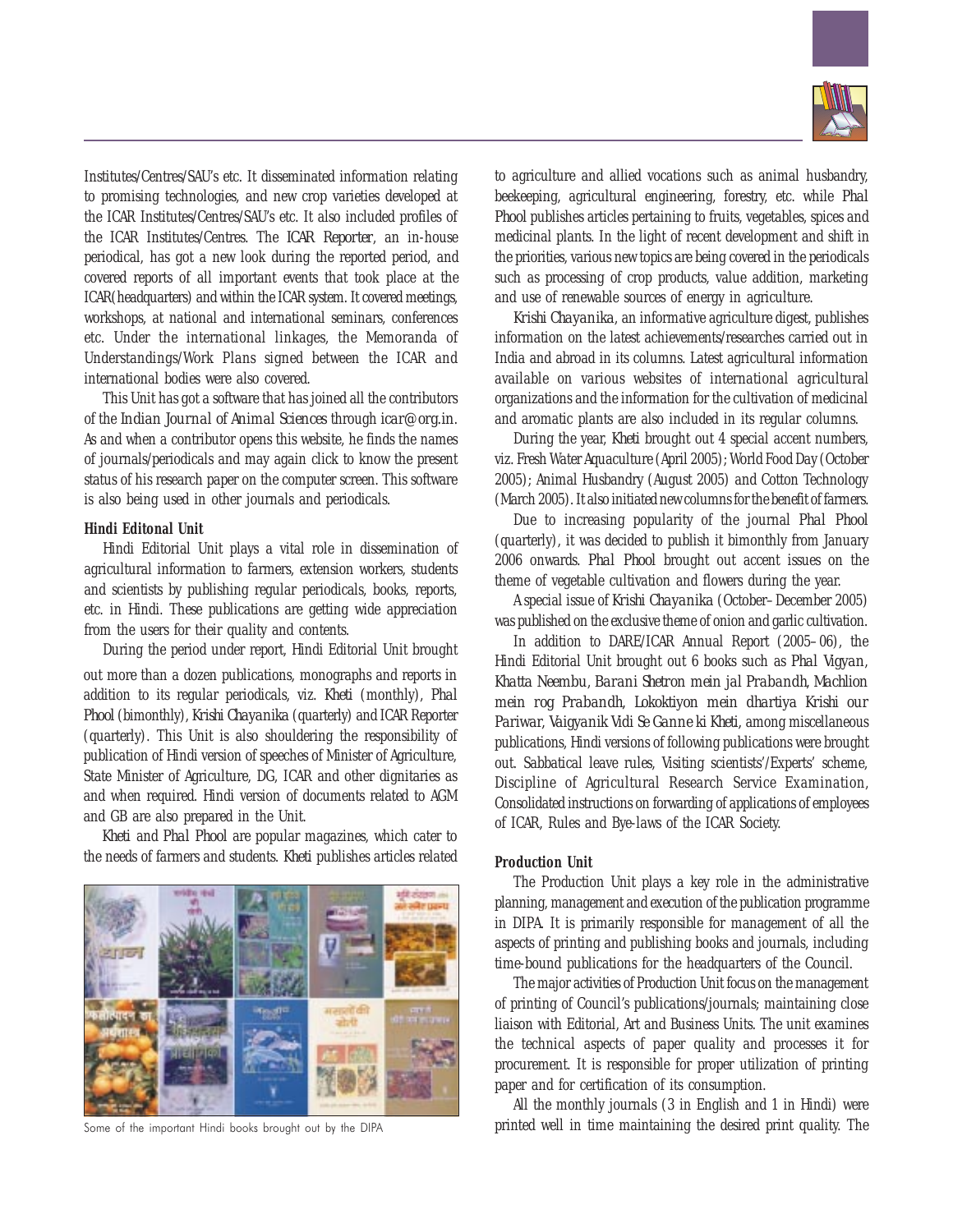

Council's prestigious quarterly newsletter *ICAR News, ICAR Reporter* were printed well in time using the state-of-art print technology to achieve the desired print quality, catering to the needs of national and international readership. Besides, 48 publications in English and 15 in Hindi were printed maintaining the high class print standards and holding the schedule in time.

The Unit is also assigned the responsibility of printing important annual publications of the Council such as speeches of the Union Agriculture Minister and the DG, ICAR for AGM of ICAR Society, DARE/ICAR Annual Report in English and Hindi, Agenda Notes, ICAR Budget Book, etc. The time-bound publications/certificates/ citations/invitation cards meant for the ICAR Award Ceremony and Hindi Puruskar Vitaran were also printed with desired quality within a short-time.

During the period, some of the selected important publications brought out in English were: *Handbook of Agriculture, Monograph*



The journals, semi-technical magazines and newsletters brought out by the DIPA during 2005–2006

*on Papaya, Cacti-Botany, Culture and Uses, Principles of Animal Nutrition and Nutrient Dynamics. Some Hindi Publications i.e. Rajbhasha Alok, Poster for Hindi Chetna Week* etc*.*. Assistance was provided to NATP in production of various publications brought out by them during the year. Education Division was also assisted in the production of various course curricula and bulletins. For Hindi section of the Council, various certificates and citations were designed and produced in Hindi. The production unit also looks after the electronic production processes of DIPA. Under revenue generating scheme for DIPA, Production Unit has produced publications of State Agricultural Universities maintaining desired quality standard. The unit is consistently adopting and implementing the modern printing techniques. In this process, the unit has adopted CtP (Computer to Plate) technology for printing of the ICAR News/Reporter, a high quality publications of ICAR. The staff of the Unit was also trained for enhancing their production capabilities. The unit has

provided training to the students of Polytechnic in the area of Advanced Production Techniques.

### *Art and Photography Unit*

The Art Unit prepared cover designs, Illustrations and linedrawings for text books, research journals and newsletters and other miscellaneous publications. The new masthead for *ICAR News* and *ICAR Reporter* (house-journals) were also prepared by Art Unit.

Photo Unit of DIPA covered all the important activities of the Council, viz Press Conferences of Minister of Agriculture, Minister of State for Agriculture, Secretary(DARE) and DG(ICAR); supply of photographs for press releases and supply of colour transparencies, photographs (colour and black-and-white) to various books, brought out by the ICAR in English and periodicals. Photographs



Sitting on the dias are: Smt Sushama Nath, Secretary (ICAR), Dr Mangala Rai, DG (ICAR), Shri Sharad Pawar, Union Agriculture Minister and Dr Rita Sharma, Financial Adviser

were also provided for cover pages of books, brochures brought out by the ICAR in English and Hindi. Besides, this unit covered visits of foreign dignitaries, signing of Memoranda of Understanding, Protocols, Workshops, Seminars, Convocations, Training Courses, etc. The Photo Unit provided slides and other visual support to Secretary(DARE) and DG(ICAR), DDG's and other scientists of the Council to disseminate information with visual effect in national and global seminars, meetings, etc.

## **Business Unit**

During the period from April 2005 to January 2006, the Business Unit earned a total revenue of more than Rs 4 million by way of sale of publications including the revenue generated by advertisements tariff in the ICAR publications. To generate revenue, new price policy was adopted in journals as well as books.

With a view to multiplying the sale of ICAR publications, new marketing strategies were adopted while putting up book display-